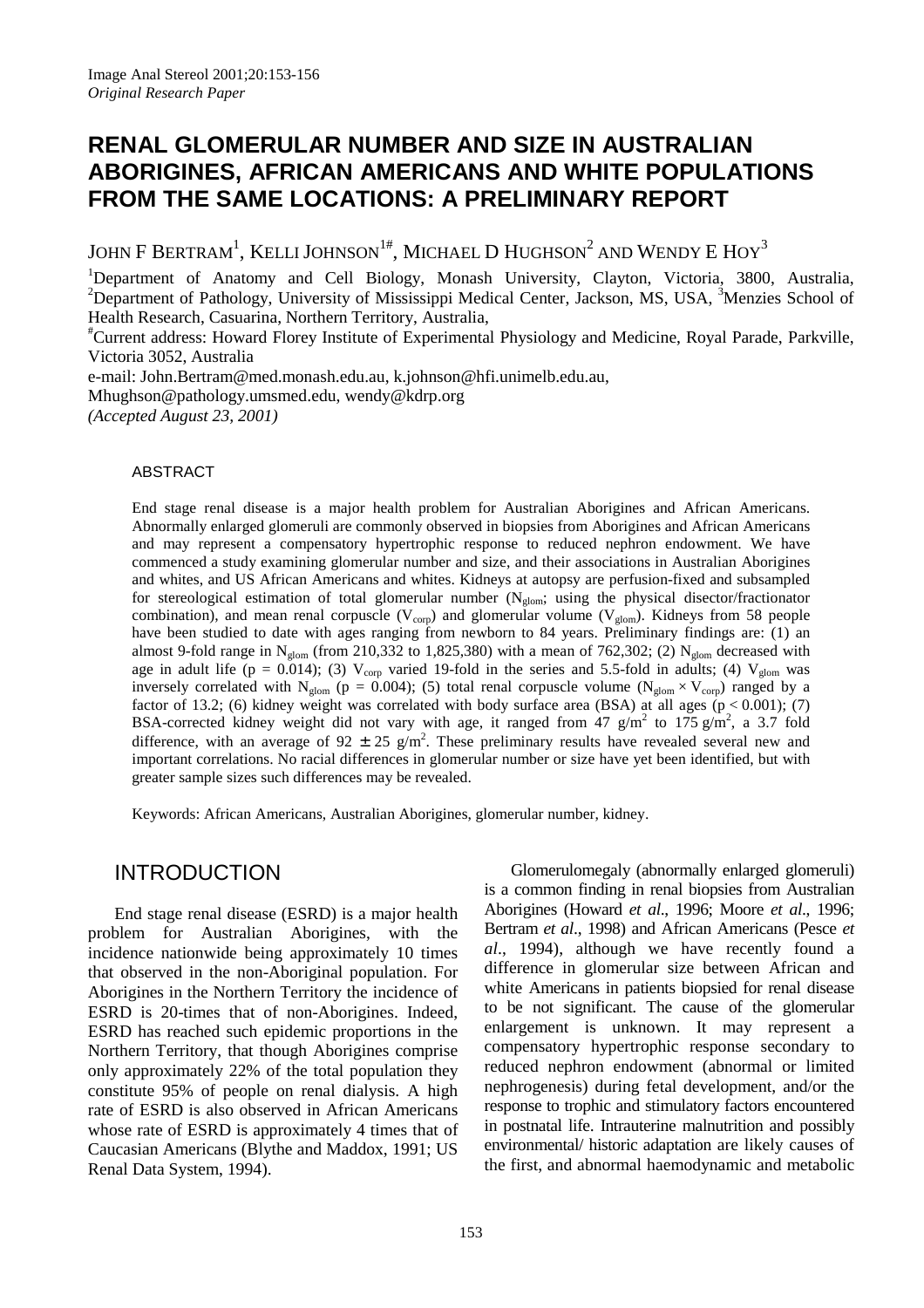profiles (Syndrome X) and chronic and repeated infections are likely causes of the latter. In Aborigines, who have persistently low birth weights as well as increasing rates of hypertension, type 2 diabetes and cardiovascular disease, the correlation of renal disease with both these early and late life influences are very strong. In African Americans the later life influences on renal disease are clear, but the relationship to birth weight, which remains below the US average, has not been studied.

We have commenced a multi-centre study aimed at determining the following renal parameters and correlations for Australian Aborigines and African Americans, and Caucasian populations from the same geographic regions: glomerular, and thereby nephron number; the relationships between glomerular number, age, sex and race; and the relationships between glomerular number, glomerular size and body size. Stereology is being used to estimate total glomerular, and thereby nephron number  $(N<sub>glom</sub>)$ , as well as glomerular ( $V_{\text{glom}}$ ) and renal corpuscle ( $V_{\text{corr}}$ ) volume. We here report data from the first 58 kidneys analyzed in this prospective study.

### MATERIALS AND METHODS

Kidneys were collected at autopsy at the Royal Darwin Hospital (Darwin, Northern Territory) and at the University of Mississippi Medical Center (Jackson, Mississippi), weighed, sampled for stereology and then mailed to Monash University where they were processed for embedding in glycolmethacrylate for stereological estimation of total glomerular number using the physical disector/fractionator combination, glomerular volume and renal corpuscle volume. These methods have been described in detail in Bertram *et al*. (1992), Bertram (1995) and Johnson *et al*. (2000).

The 58 kidneys came from people aged from 3 days to 85 years  $(35.7 \pm 19.9)$  years; mean  $\pm$  SD), with 48 being adults (18 years and older). The numbers of females, children and Australian Aborigines are small. There is only one person under 18 years in the Australian sample and only two females. There is not equal representation in various age groups. Therefore, the conclusions drawn at this stage should be considered preliminary. Nevertheless, some strong relationships are apparent and other important correlations are suggested.

## RESULTS

Data are summarised in Table 1 (mean  $\pm$  SD).



Fig. 1. *Distribution of total glomerular number. Glomerular number ranges approximately 9-fold in the 58 kidneys analysed to date.*

A 9-fold range in glomerular number was observed (from 210,332 in a 3 year African American male to 1,825,380 in a 20 year African American male), with the average number being 762,302 (Fig. 1). Glomerular number was normally distributed. Glomerular number decreased with age in adult life  $(p = 0.014)$ . It was not significantly correlated with body size in adults ( $p = 0.884$ ) and was similar in the four racial groups.

Mean glomerular (renal corpuscle) volume varied 19-fold in the series and 5.5-fold in adults, and was normally distributed. Mean glomerular volume ranged from  $1.03 \times 10^6$   $\mu$ m<sup>3</sup> in a 3 day American white male to 19.55 $\times$ 10<sup>6</sup>  $\mu$ m<sup>3</sup> in a 21 year African American male. Mean glomerular volume was inversely correlated with glomerular number  $(p = 0.004;$  Fig. 2) and increased strongly with BSA in childhood ( $p < 0.001$ ). Mean glomerular volume was similar in the four racial groups.

Total glomerular (renal corpuscle) volume (the product of glomerular number and average glomerular volume) ranged by a factor of 13.2, was lowest in children, peaked in early adult life and declined with age thereafter. Total glomerular volume was significantly correlated with BSA in children  $(p < 0.001)$ . There was no significant difference in total glomerular volume between the four racial groups.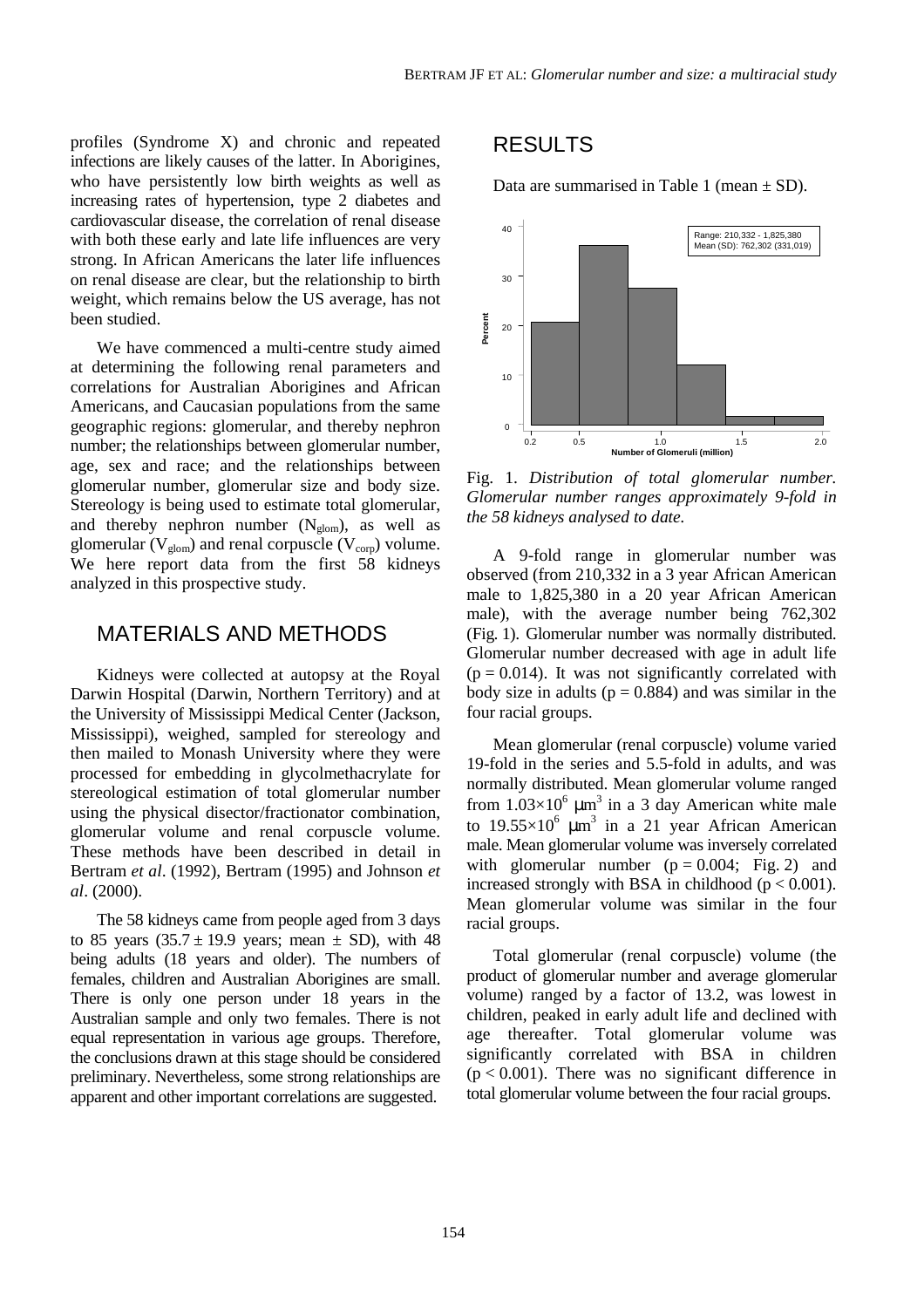

Fig. 2. *Correlation between mean glomerular volume and glomerular number. In adults, glomerular number was the only significant determinant of glomerular size*.

Kidney weight increased with age in children  $(p < 0.001)$ ; was correlated with BSA at all ages  $(p < 0.001)$ ; was about 12% lower in adult females than males; and was lower in Australian Aborigines than non-Aborigines ( $p = 0.009$ ) but the correlation lost significance after adjusting for BSA (which was much lower in Aborigines). When data for Aborigines and African Americans were combined, their kidney weight was significantly lower than in whites  $(p = 0.005)$ , and the effect persisted after adjustment for age, sex and BSA. The difference seems to be not in glomerular number or total glomerular volume but rather in a lower rate of increase of extra-glomerular tissue with increasing BSA in blacks than in whites (Fig. 3). On average, the whites in our study gained an extra 111 g of extraglomerular tissue for each  $m<sup>2</sup>$ increase in BSA ( $p = 0.002$ ), whereas the blacks only gained 33g per m<sup>2</sup> of BSA (p = 0.154).

BSA-corrected kidney weight did not vary with age, it ranged from 47  $g/m^2$  to 175  $g/m^2$ , a 3.7 fold difference, with an average of  $92 \pm 25$  g/m<sup>2</sup>. BSAcorrected kidney weight was 20% lower in Australian Aborigines than non-Aborigines ( $p = 0.155$ ) and 7% lower in African Americans than in US whites (nonsignificant,  $p = 0.64$ ).



Fig. 3. *Correlation between body surface area (BSA) and the weight of extra-glomerular tissue per kidney. Whites gain more extra-glomerular tissue for each m2 increase in BSA than Blacks.*

|                         |                                    | Australian      | Australian       | African         | <b>US Whites</b> |
|-------------------------|------------------------------------|-----------------|------------------|-----------------|------------------|
|                         |                                    | Aborigines      | Whites           | Americans       |                  |
| $\mathbf N$             |                                    |                 | 13               | 24              | 14               |
| Age                     | (yrs)                              | $34.1 \pm 11.9$ | $46.7 \pm 19.5$  | $33.6 \pm 19.7$ | $29.9 \pm 21.2$  |
| Glomerular number       | $(x10^3)$                          | $761 \pm 291$   | $866 \pm 367$    | $761 \pm 365$   | $668 \pm 246$    |
| Mean glomerular volume  | $(\times 10^6 \,\mathrm{\mu m}^3)$ | $8.83 \pm 2.39$ | $8.83 \pm 2.23$  | $8.91 \pm 4.90$ | $7.96 \pm 5.13$  |
| Total glomerular volume | $\text{(cm}^3)$                    | $6.40 \pm 2.48$ | $7.34 \pm 3.02$  | $6.57 \pm 4.33$ | $5.25 \pm 4.08$  |
| <b>BSA</b>              | $(m^2)$                            | $1.61 \pm 0.19$ | $2.00 \pm 0.25$  | $1.80 \pm 0.68$ | $1.64 \pm 0.96$  |
| Kidney weight           | (g)                                | $141 \pm 20$    | $223 \pm 67$     | $150 \pm 66$    | $147 \pm 94$     |
| Kidney weight/BSA       | $(g/m^2)$                          | $89.4 \pm 20.5$ | $111.1 \pm 30.2$ | $85.0 \pm 22.0$ | $91.7 \pm 18.1$  |

Table 1. *Data for the four racial groups. Values are mean*  $\pm$  *SD*.

### **DISCUSSION**

These preliminary data have extended our knowledge of renal structure in the four racial groups, and revealed for the first time important correlations between renal parameters and indices of body dimensions. No significant racial differences in glomerular number or size have yet been identified, but with greater sample sizes such differences may be revealed.

One of the more unexpected findings from this preliminary study concerns the large range of values for total glomerular, and thereby, nephron number in human kidneys. In their landmark autopsy study of 37 Danish kidneys, Nyengaard and Bendtsen (1992) found a 3.2-fold range in glomerular number, compared to the almost 9-fold range reported in the present study. Interestingly, the mean values from the two studies are comparable: 762,302 (present study) and 617,000 (Nyengaard and Bendtsen, 1992). A physical disector/